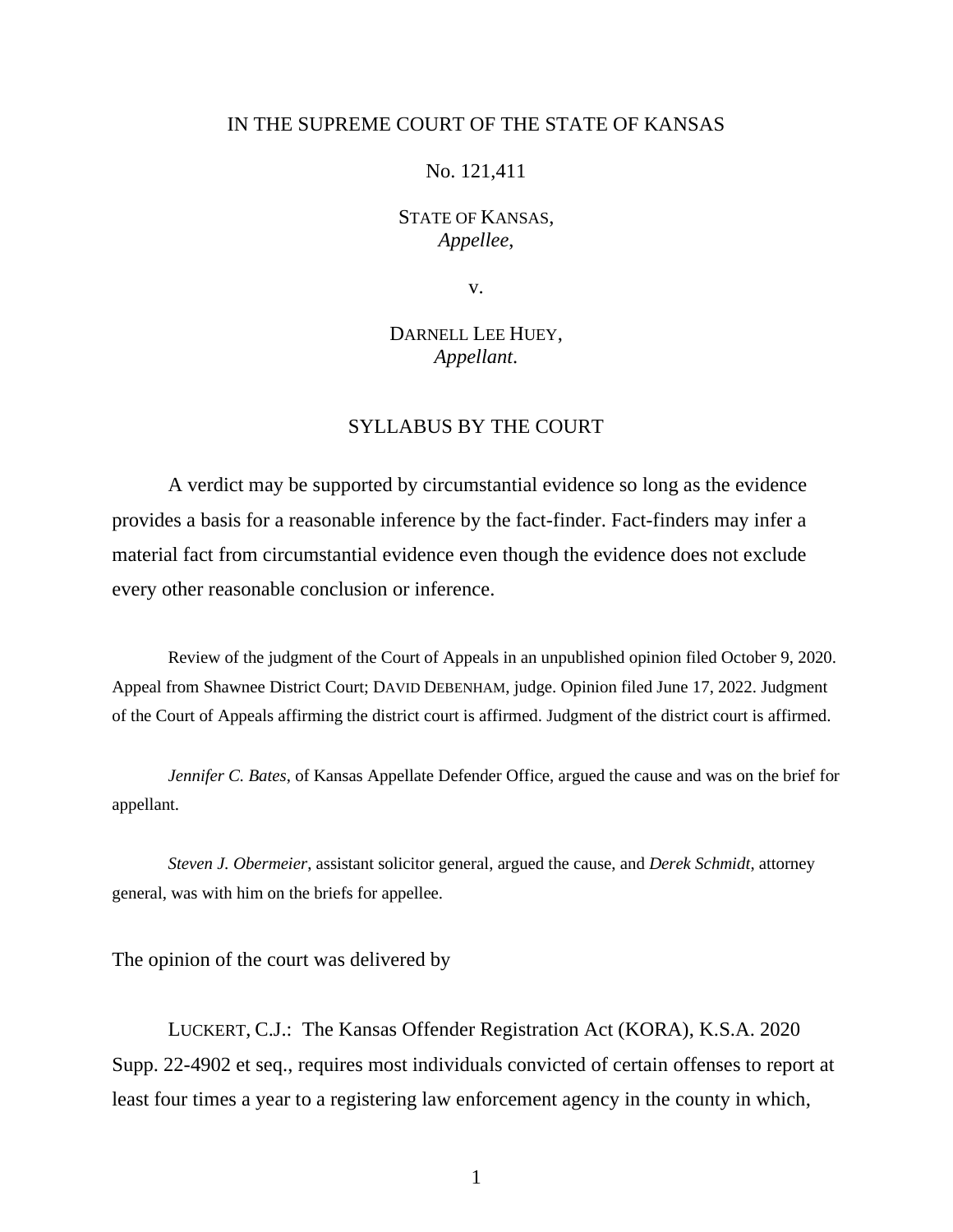among other things, the offender resides. A jury convicted Darnell Lee Huey of failing to register in Shawnee County in November 2017 as required because Shawnee County was the county of his residence and November is one of the months he must report. Huey appeals, arguing the circumstantial evidence presented at his trial did not support a reasonable inference that he resided in Shawnee County in November 2017 and therefore the evidence could not support his conviction.

We reject his arguments and affirm his conviction.

### FACTUAL AND PROCEDURAL BACKGROUND

Huey's obligation to register under KORA arises after a Shawnee County District Court jury found him guilty of robbery and criminal use of a financial card. Huey used a gun during the robbery, which he committed on or about May 6, 2010. The judge imposed a prison sentence and declared that Huey's use of the gun meant he was a violent offender who must register under KORA. The Court of Appeals affirmed his conviction. *State v. Huey*, No. 106,091, 2012 WL 3966528 (Kan. App. 2012) (unpublished opinion).

After serving his sentence, Huey was released from prison in early June 2017. K.S.A. 2020 Supp. 22-4905(a) required Huey, as a violent offender, to register with a law enforcement agency within three days of entering the county where he intended to reside, work, or go to school. He did so, registering in person at the Shawnee County Sheriff's Office on June 6, 2017. Huey signed a form under penalty of perjury that included information about Huey's conviction and other information specific to him. Someone added a handwritten note saying, "just released," and wrote in the name of his parole officer, identified his residence at an address in Shawnee County, and noted he was unemployed, did not attend school, and had no vehicles. The form asked for any anticipated or temporary addresses; Huey did not add any information in response.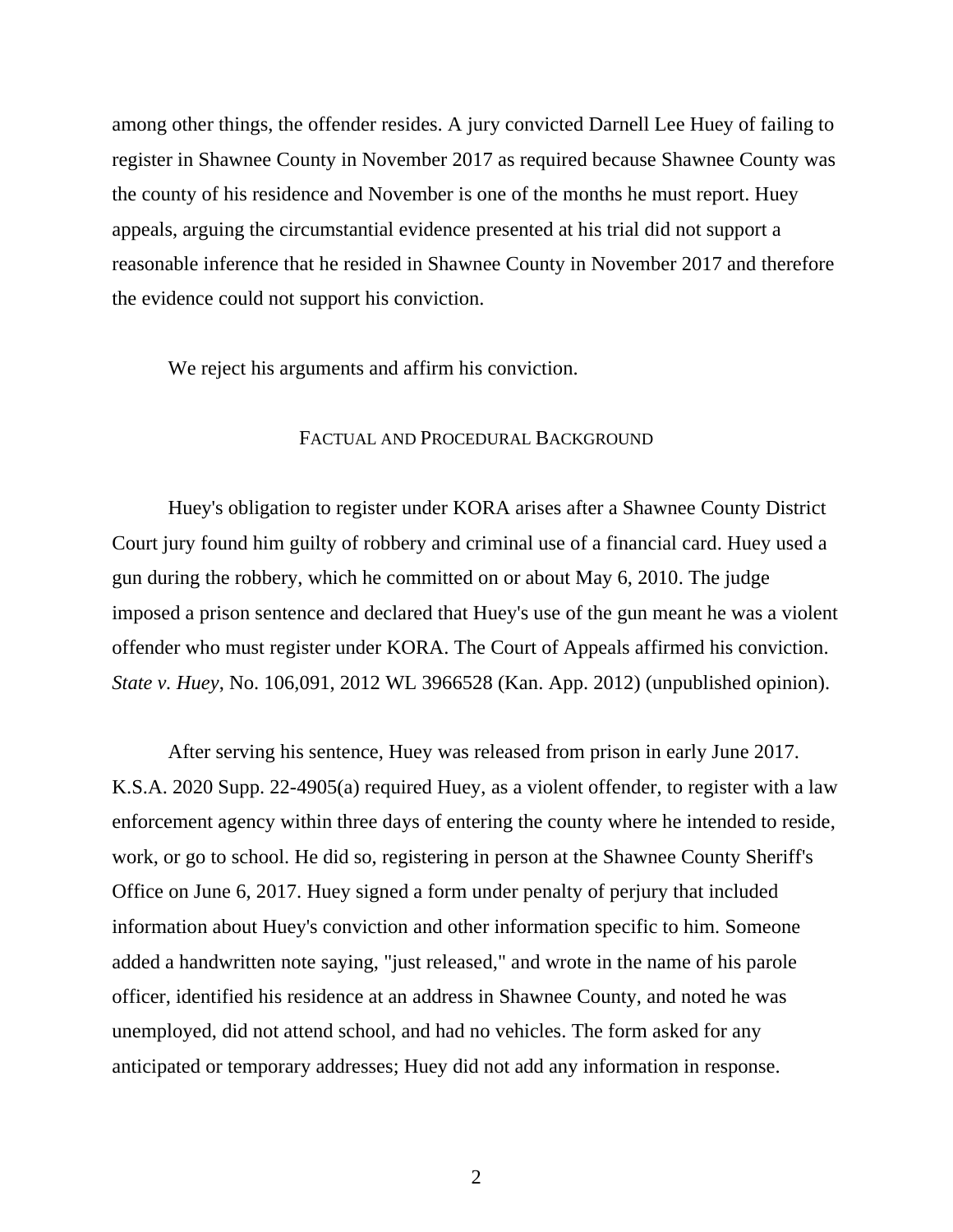The form also included explanations of Huey's registration requirements with a line before each on which Huey added his initials, showing he had notice of the requirement. One provision informed him he had to report and register during the month of his birthday and every third, sixth, and ninth month before and after his birthday month. See K.S.A. 2020 Supp. 22-4905(b). Huey's birthday is in February, so he was thus required to register in February, May, August, and November. Huey also initialed a line that informed him a change in residence would require him to report in person and register within three days at "the registering law enforcement agency or agencies where last registered and provide written notice to the Kansas bureau of investigation." See K.S.A. 2020 Supp. 22-4905(h).

Following Huey's first registration in June 2017, he again registered in person at the Shawnee County Sheriff's Office in September 2017. As he had in June, Huey signed a form that listed his residence at an address in Shawnee County, he did not list any anticipated change in his residency, and he initialed the same notices about his registration requirements.

Huey then failed to register in Shawnee County during November 2017—the ninth month after his birthday. This failure led to the State charging Huey with a registration violation under K.S.A. 2020 Supp. 22-4905(b) for his failure to report and register in the county in which he resides, works, or attends school.

During a jury trial on the charge, a Shawnee County Sheriff's Office registration clerk testified Huey had not registered with her office in November 2017. Nor had the office received any notification that Huey had moved to another jurisdiction. The State also submitted three exhibits: Huey's registration forms from June and September 2017, which showed Huey's residence at an address in Shawnee County, and a certified copy of Huey's underlying conviction, which showed the jury convicted him of crimes committed in Shawnee County. The State presented no direct evidence of Huey's residence,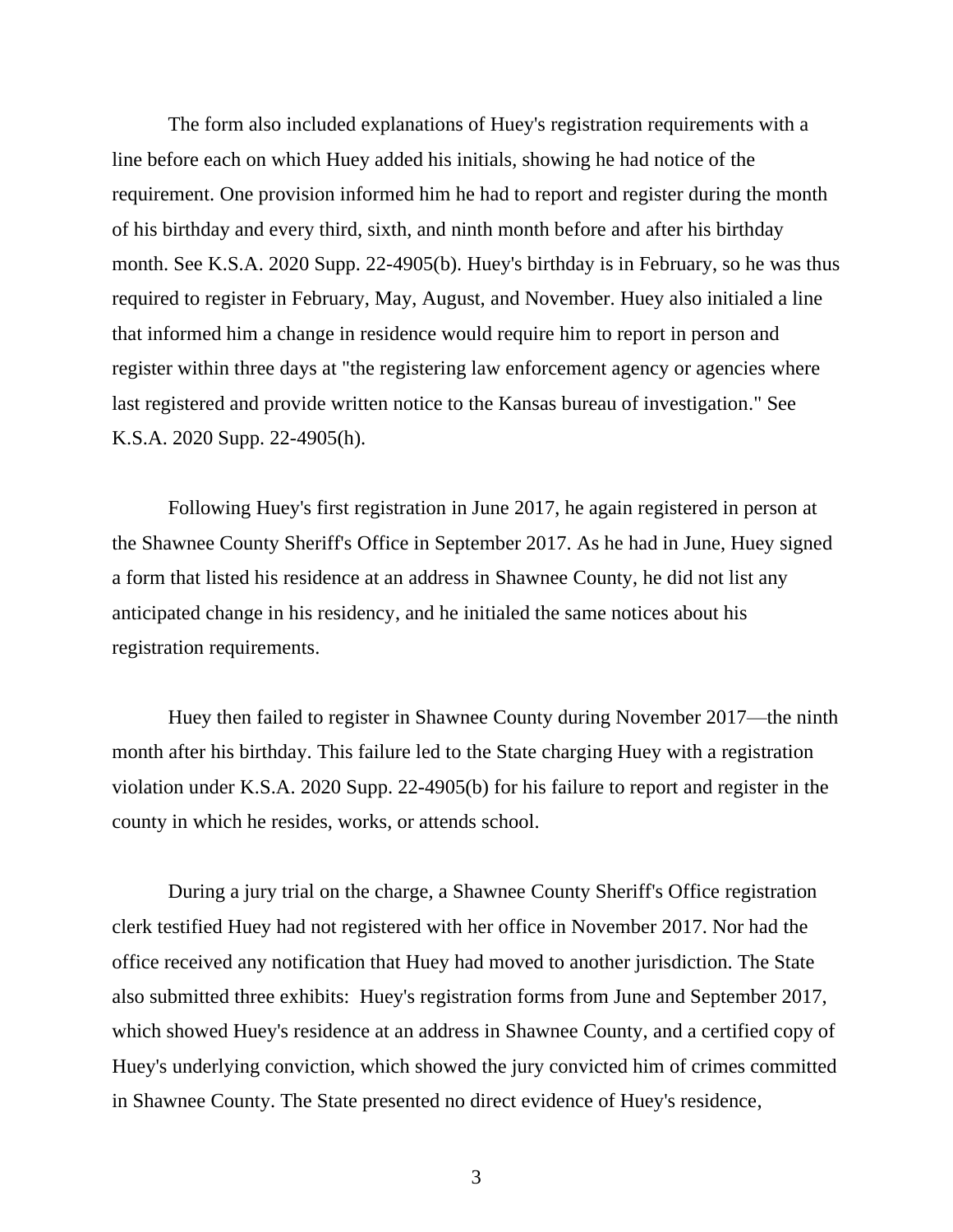employment, or schooling in November 2017. The jury convicted Huey of violating the registration requirements.

Huey appealed his conviction to the Court of Appeals, arguing the State had failed to prove he lived in Shawnee County in November 2017. Two of three members of the Court of Appeals panel held the State had presented sufficient evidence to infer that Huey was still residing in Shawnee County in November 2017 and thus had an obligation to register there. *State v. Huey*, No. 121,411, 2020 WL 5993905, at \*2 (Kan. App. 2020) (unpublished opinion). The majority stressed that the registration forms included an acknowledgment by Huey that he had to notify the Shawnee County Sheriff's Office if he changed his residence. 2020 WL 5993905, at \*2.

Dissenting from the Court of Appeals decision, Judge Gordon Atcheson concluded the jury crossed the line from "reasonable inference to unreasonable speculation." *Huey*, 2020 WL 5993905, at \*3 (Atcheson, J., dissenting). This was because the evidence showing that Huey lived in Shawnee County in September "was insufficient to support a reasonable inference rather than mere speculation that he still lived in Shawnee County nearly three months later." 2020 WL 5993905, at \*4 (Atcheson, J., dissenting).

Huey timely petitioned for review, which this court granted. This court's jurisdiction is proper under K.S.A. 20-3018(b) (providing for petitions for review of Court of Appeals decisions), and K.S.A. 60-2101(b) (Supreme Court has jurisdiction to review Court of Appeals decisions upon petition for review).

#### ANALYSIS

Before us, Huey relies heavily on Judge Atcheson's dissent and argues the jury could not reasonably infer he resided in Shawnee County in November 2017 just because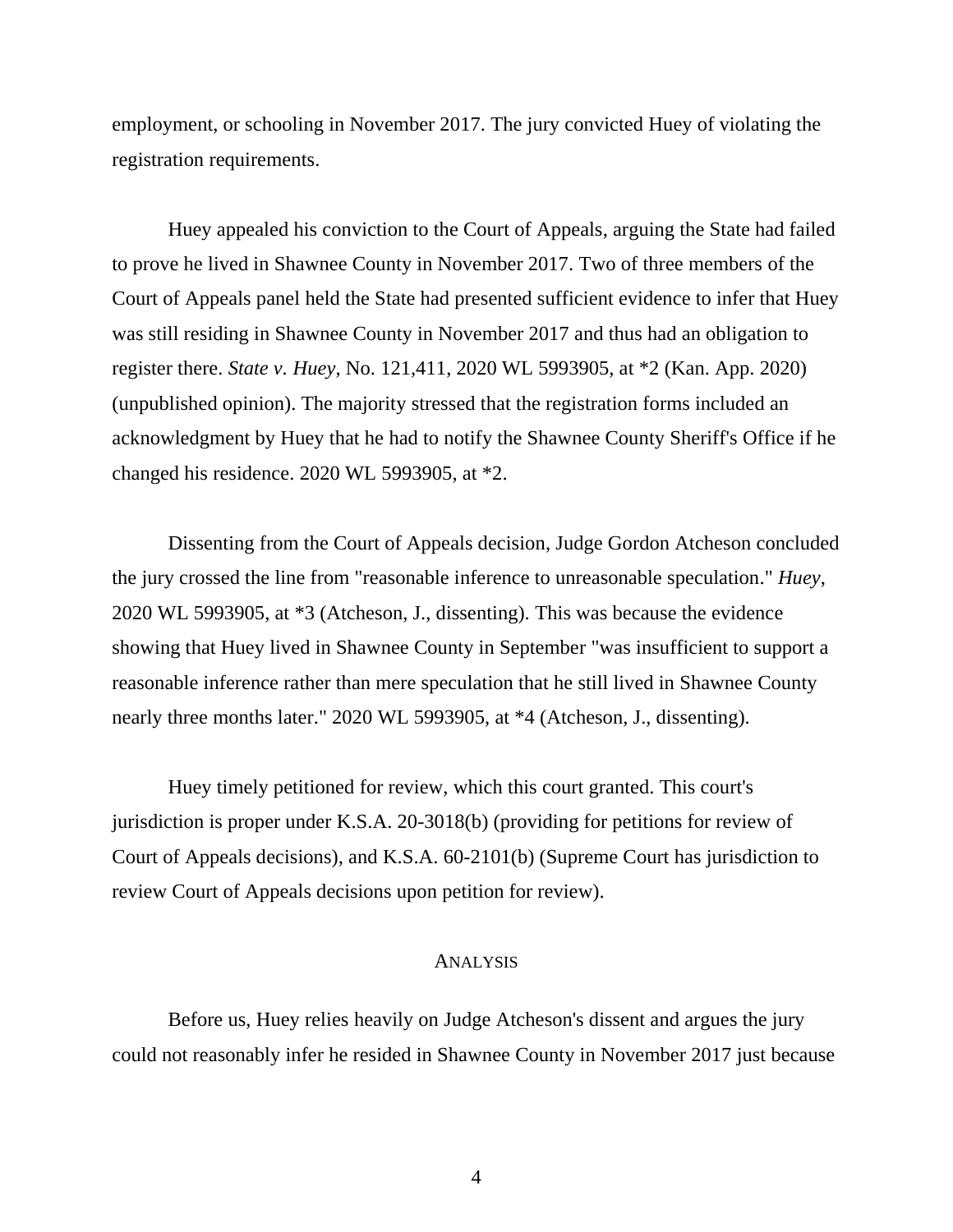he had resided there in June and September 2017. He thus contends the evidence was insufficient to show he failed to meet his registration obligation.

On appeal, we review Huey's sufficiency of evidence challenge by examining all evidence in the light most favorable to the State and determine whether a rational factfinder could have found the defendant guilty beyond a reasonable doubt. In doing so, we do not reweigh evidence, resolve evidentiary conflicts, or make witness credibility determinations. *State v. Euler*, 314 Kan. 391, 395, 499 P.3d 448 (2021).

As we apply that standard, we do so with recognition that the State presented no direct evidence of where Huey lived, worked, or attended school in November 2017. The State's case thus turns on circumstantial evidence. Our appellate courts have long recognized that a verdict may be supported by circumstantial evidence so long as the evidence provides a basis for a reasonable inference by the fact-finder. Fact-finders may infer a material fact from circumstantial evidence even though the evidence does not exclude every other reasonable conclusion or inference. *Euler*, 314 Kan. at 395. As the United States Supreme Court has stated, an appellate court's role is not to

"'ask itself whether *it* believes that the evidence at the trial established guilt beyond a reasonable doubt.' [Citation omitted.] Instead, the relevant question is whether, after viewing the evidence in the light most favorable to the prosecution, *any* rational trier of fact could have found the essential elements of the crime beyond a reasonable doubt." *Jackson v. Virginia*, 443 U.S. 307, 318-19, 99 S. Ct. 2781, 61 L. Ed. 2d 560 (1979).

We recently applied these principles in *Euler*. There, we considered whether sufficient circumstantial evidence established a defendant's location when she allegedly committed a crime. The State needed to prove the defendant was in Johnson County when a stolen credit card was used for an online purchase. But the State presented no evidence of her location at the precise time of the crime—11:53 a.m.—although it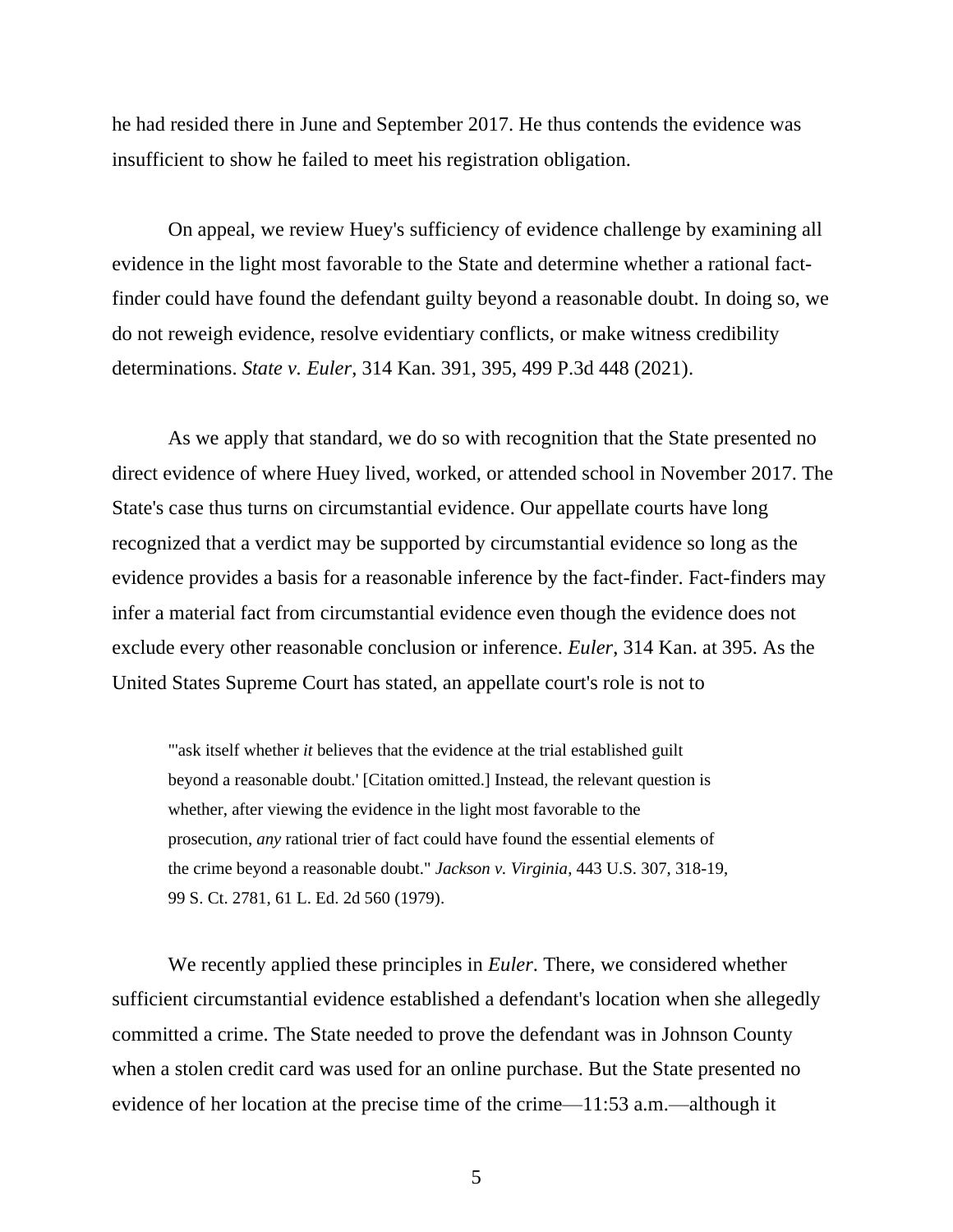presented uncontroverted evidence about the defendant's movements that day. She started her day at her residence in Johnson County, later in the morning went to a Division of Motor Vehicles (DMV) office, and around 1 p.m. went to her place of work in Johnson County to pick up her paycheck. The State presented no direct evidence of the DMV's location, but it argued the jury could infer it was in Johnson County. Despite the lack of direct evidence of the DMV's location or of the defendant's location when the stolen credit card was used, we held evidence of her location at other times during the day, coupled with the fact that she lived and worked in Johnson County, supported a reasonable inference that she was in Johnson County when the crime was committed. *Euler*, 314 Kan. at 395.

Here, we face a similar pattern, although over a longer period. As the Court of Appeals dissent points out, the span of two months between Huey's early September registration and his November 30 registration deadline weakens the inference. Even so, as in any circumstantial case, we must look at all the evidence and do so in the light most favorable to the State. Through that lens, Huey's long-running ties to Shawnee County support the reasonableness of the inference the jury necessarily made to conclude that Huey resided in Shawnee County in November 2017. What the jury knew was:

- Huey committed a robbery in 2010 in Shawnee County;
- After being tried, convicted, sentenced to prison, and released, he returned to Shawnee County;
- In June and September 2017, he reported in person at the Shawnee County Sheriff's Office and registered, each time listing the same Shawnee County address as the location of his residence;
- When he registered in June and September, the form asked if he had a temporary residence or anticipated having another address, and he provided no information;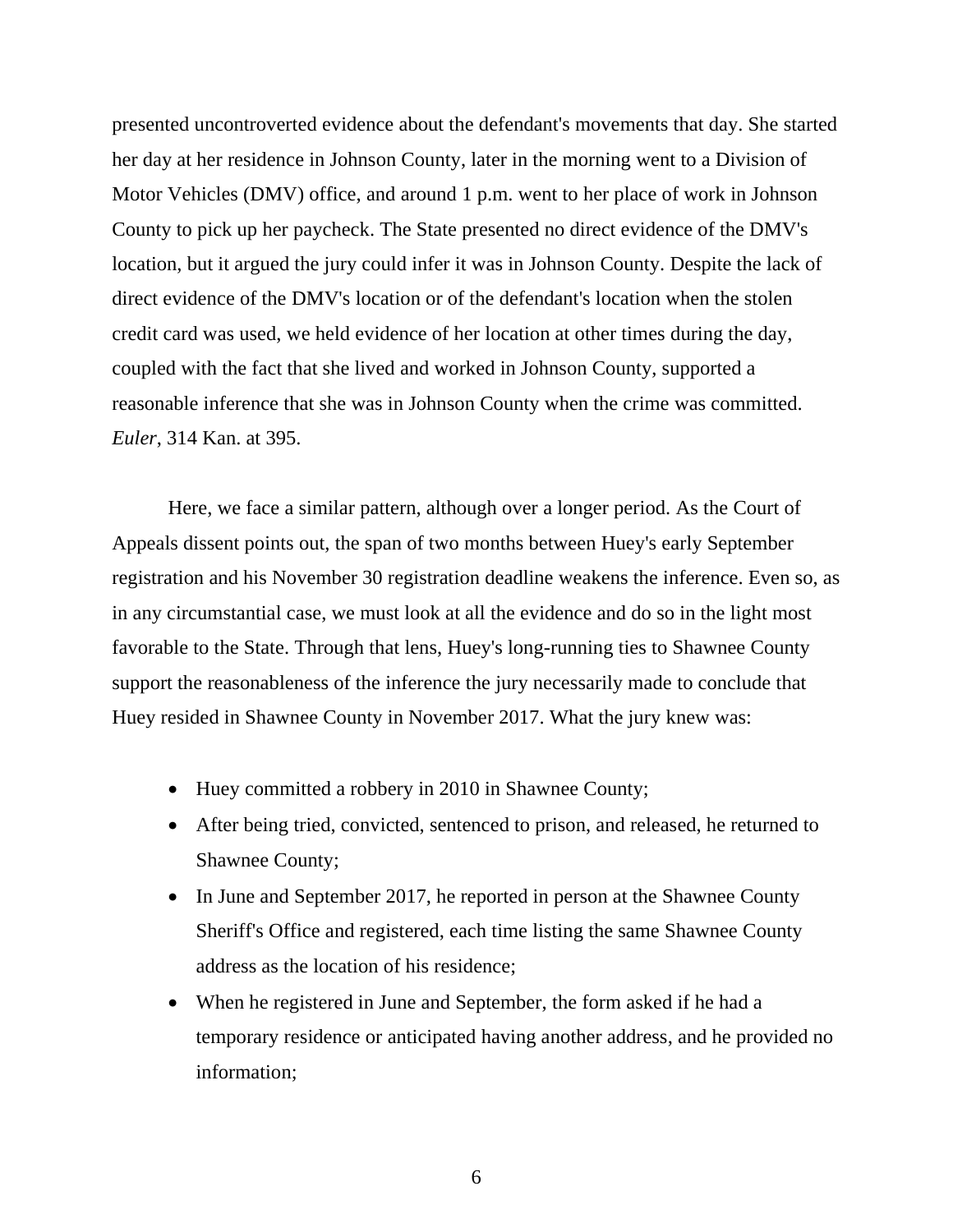- When he registered, he was told he needed to report and register if he changed his residence;
- There is no record that he reported any change of address between September 2017 and November 2017; and
- He did not report in Shawnee County in November 2017.

From this the jury knew that Huey had established ties in Shawnee County over a span of seven years, had come to Shawnee County to live when released from prison, and had continued to reside in Shawnee County from June to September. He also had not said in September that he expected to establish a new residence.

Like the dissenting Court of Appeals judge we can easily imagine evidence the State could have introduced to make a stronger case that Huey resided in Shawnee County in November 2017. And we can see why a rational fact-finder could entertain a reasonable doubt about whether the State had proven all elements of the charged crime. We also agree with the dissent that little can be read into the fact that Huey did not report a change of residence given that he did not report at all. But those things do not mean the evidence was insufficient to convince *any* rational fact-finder of Huey's guilt beyond a reasonable doubt. The evidence need not exclude every reasonable conclusion or inference. And it need not convince all appellate judges beyond a reasonable doubt.

Instead, we will affirm the conviction if the evidence provides a basis for a reasonable inference that Huey resided in Shawnee County in November 2017. Applying the applicable standard of review, we conclude the evidence furnishes a substantial basis of fact from which a rational trier of fact could have found beyond a reasonable doubt that the State proved all the elements of an offense in violation of K.S.A. 2020 Supp. 22-4905(a), including the element that Huey resided in Shawnee County in November 2017. And, while Huey made additional arguments about error during the oral arguments before us, the sufficiency of the evidence argument is the only one preserved through